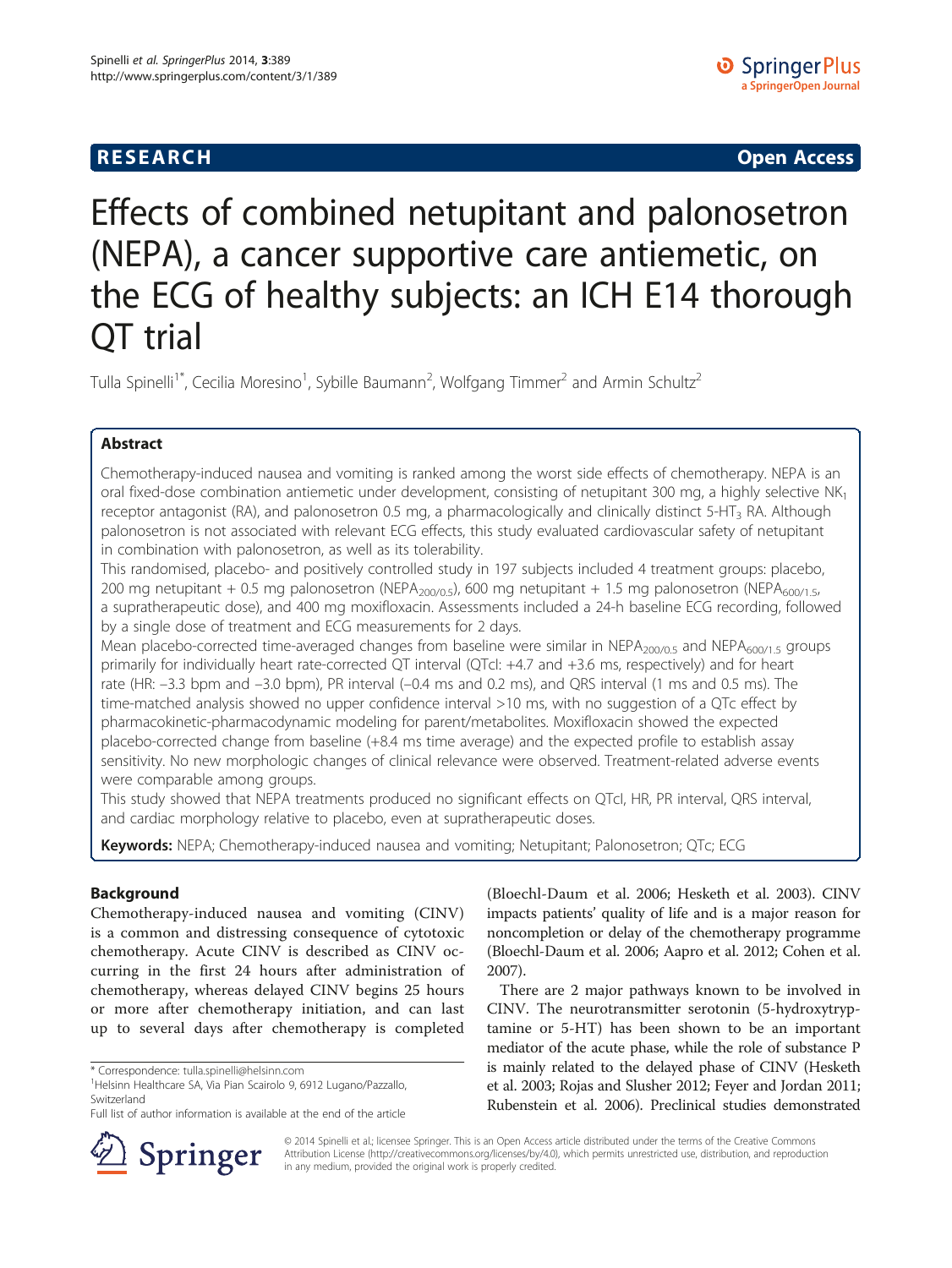that cisplatin causes increased levels in the peripheral circulation of both serotonin and substance P. The  $5-HT_3$ receptor antagonists (RAs) are thought to inhibit the serotonin emetic pathway peripherally, while the neurokinin 1 ( $NK<sub>1</sub>$ ) RAs are thought to act on the substance P-mediated signaling at the level of the central nervous system (Hesketh et al. [2003;](#page-10-0) Rojas and Slusher [2012](#page-10-0); Feyer and Jordan [2011;](#page-9-0) Rubenstein et al. [2006](#page-10-0)).

International antiemetic guidelines recommend administering a 5-HT<sub>3</sub> RA with an NK<sub>1</sub> RA and a corticosteroid as part of the antiemetic regimen to prevent nausea and vomiting in patients who are at high risk to develop it (Basch et al. [2011](#page-9-0); Gralla et al. [2013](#page-10-0); Roila et al. [2010](#page-10-0); National Comprehensive Cancer Network [2013\)](#page-10-0). Nevertheless, CINV is still underestimated, particularly in the delayed phase and with regard to nausea (Bloechl-Daum et al. [2006](#page-9-0); Cohen et al. [2007](#page-9-0); Salsman et al. [2012](#page-10-0); Roscoe et al. [2004\)](#page-10-0). This represents an area of need that should be addressed by new and safe antiemetics.

NEPA is a new antiemetic under development that targets a dual antiemetic pathway with a single oral fixeddose combination of netupitant 300 mg and palonosetron 0.5 mg to be administered prior to emetogenic chemotherapy. The phase II and III pivotal clinical studies demonstrating both the safety and high efficacy of this convenient single-day antiemetic have recently been published (Hesketh et al. [2014;](#page-10-0) Aapro et al. [2014;](#page-9-0) Gralla et al. [2014\)](#page-10-0). Netupitant (2-(3,5-Bis-trifluoromethyl-phenyl)-Nmethyl-N-[6-(4-methyl-piperazin-1-yl)-4-o-tolyl-pyridine-3-yl]-isobutyramide) is a new and selective  $NK_1$  RA showing a high receptor occupancy level at time to maximum plasma concentration ( $t_{\text{max}}$ ; more than 90%) and a long-lasting (up to 96 hours postdose) blockade of  $NK_1$  receptors in the human brain (Spinelli et al. [2014](#page-10-0)). Chronic administration of different daily doses of netupitant (50 mg, 100 mg, and 200 mg) for 8 weeks raised no safety issues in patients with an overactive bladder (Haab et al. [2014](#page-10-0)). Palonosetron ((3aS)-2-[(S)-1- Azabicyclo[2.2.2]oct-3-yl]-2,3,3a,4,5,6-hexahydro-1-oxo-1H benz[de]isoquinoline hydrochloride) is a 5-HT<sub>3</sub> RA with a longer half-life and higher binding affinity that differs from traditional setrons both from a pharmacologic and clinical point of view (Reddy et al. [2006\)](#page-10-0). In vitro and in vivo studies demonstrated that palonosetron uniquely: 1) exhibits allosteric binding to the  $5-HT_3$ receptor, with positive cooperativity and persistent inhibition of receptor function; 2) triggers  $5-HT_3$ receptor internalisation; and 3) inhibits substance Pmediated response through inhibition of the  $5-HT_3$  and  $NK<sub>1</sub>$  receptor cross-talk (Rojas and Slusher [2012\)](#page-10-0). Several studies have shown that palonosetron, as a single agent or in combination with a corticosteroid, has a high tolerability profile and achieves superior efficacy in preventing CINV compared with the other  $5-HT_3$  RAs

(Aapro et al. [2006](#page-9-0); Eisenberg et al. [2003](#page-9-0); Gralla et al. [2003](#page-9-0); Saito et al. [2009](#page-10-0)).

Preclinical data demonstrated that NEPA synergistically enhanced inhibition of the substance P response compared to either palonosetron or netupitant alone (Stathis et al. [2012](#page-10-0)). These data suggest that the NEPA combination represents an effective and convenient approach to prevent acute and delayed CINV with a single oral dose.

Cardiovascular disease represents one of the most common comorbidities in the growing population of cancer patients aged more than 65 years (Aapro et al. [2005](#page-9-0)). Cardiopathy can be preexisting or a consequence of the malignancy, and ECG changes can be an adverse event (AE) resulting from chemotherapy treatment. Several antineoplastic agents (especially anthracyclines) and some platinum compounds are associated with ECG alterations, including prolongation of the QT interval, development of ventricular late potentials, and various arrhythmias. It has been shown that the interaction of anthracyclines with the monoclonal antibody trastuzumab, which is quite common in breast cancer patients, can potentiate cardiotoxic effects (Bagnes et al. [2010](#page-9-0)). Cyclophosphamide treatment has been associated with 7% to 28% incidence of heart failure, while cisplatin has been associated with 8.5% of venous thromboembolism incidence (Vo and Nelson [2012\)](#page-10-0). The use of 5-fluorouracil has been reported to be associated with ECG changes (eg, ST segment deviation and corrected QT interval [QTc] prolongation in nearly 68% of patients) and cardiotoxicity (eg, angina, supraventricular tachycardia, and myocardial infarction with an incidence of 1%–18%) (Sorrentino et al. [2012](#page-10-0)). Cardiotoxicity has also been reported after administration of taxanes (eg, brady- and tachyarrhythmia and other cardiac disturbances) (Bagnes et al. [2010](#page-9-0); Yeh and Bickford [2009](#page-10-0)). The incidence of bradycardia associated with paclitaxel treatment ranges from <0.1% to 31% and the incidence of heart failure associated with docetaxel treatment ranges from <2.3% to 8% (Yeh and Bickford [2009](#page-10-0)). Both paclitaxel (<1%–5% incidence) and docetaxel (1.7% incidence) have been associated with myocardial ischaemia (Yeh and Bickford [2009](#page-10-0)).

Not only chemotherapeutic agents, but also newer targeted agents have been shown to lead to cardiotoxicity (Bagnes et al. [2010;](#page-9-0) Hedhli and Russell [2011](#page-10-0)). Multikinase-targeted drugs (eg, sorafenib, sunitinib, imatinib, and dasatinib) are associated with various cardiac effects, such as hypertension, congestive heart failure, and QTc prolongation (Bagnes et al. [2010](#page-9-0); Hedhli and Russell [2011\)](#page-10-0). The use of histone deacetylase inhibitors has also been associated with QTc prolongation (Bagnes et al. [2010;](#page-9-0) Hedhli and Russell [2011\)](#page-10-0). Administration of anti-vascular endothelial growth factor agents (eg, bevacizumab and aflibercept) can lead to hypertension, arrhythmia, and thromboembolic effects, such as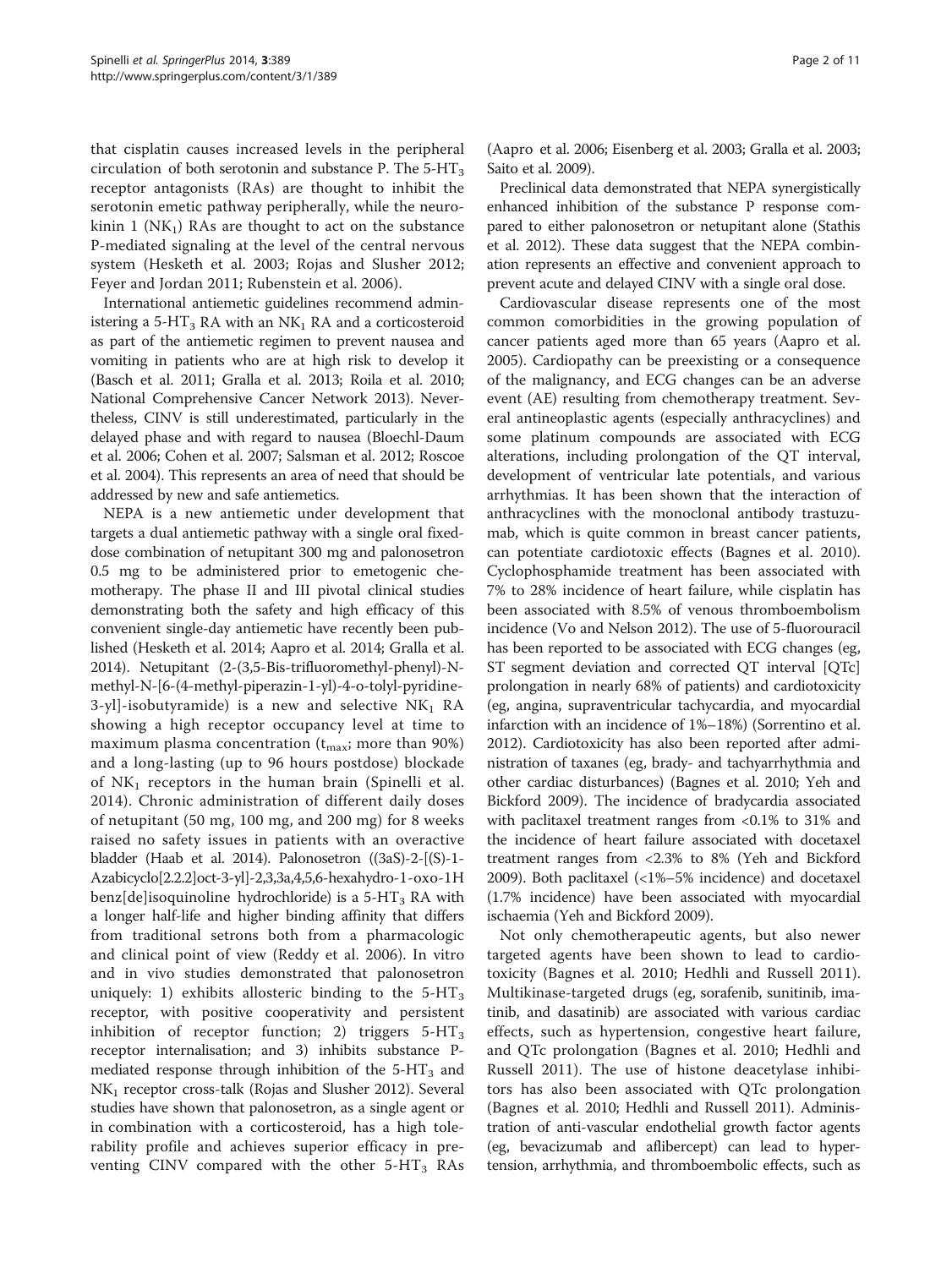myocardial infarction (Bagnes et al. [2010;](#page-9-0) Hedhli and Russell [2011\)](#page-10-0).

The current double-blind, randomised, parallel-group study evaluated whether the combined administration of different doses of netupitant + palonosetron prolongs the individually heart rate-corrected QT interval (QTcI) more than placebo. Safety and tolerability of the combination therapy, as well as pharmacokinetic (PK) data, were evaluated.

# Methods

## Study design and treatment

This was a phase I, randomised, double-blind (except for the use of moxifloxacin), double-dummy, parallelgroup, placebo- and open-label positively controlled study (EudraCT: 2007-004365-17). The study was approved by appropriate ethics committees and was conducted in accordance with the Declaration of Helsinki, the German Drug Law, and the German Good Clinical Practice decree. All subjects gave written informed consent to participate in the trial. The primary objective of this study was to assess whether the combined administration of different doses of netupitant + palonosetron prolongs QTcI more than placebo. Secondary objectives were to evaluate the safety and tolerability of NEPA combinations and assess the PK of netupitant, palonosetron, and their metabolites.

The trial design followed the provisions of ICH Guideline E14 for a "thorough QT/QTc study" (US Department of Health and Human Services [2005](#page-10-0)). The study consisted of an ambulant screening phase (days  $-21$  to  $-3$ ), a pre-check period (day  $-2$  and  $-1$ ), a treatment period (days 1–3), and an ambulant final check 14 to 21 days after discharge from the study center on day 3. Subjects were hospitalised from the evening of day –2 until day 3. Subjects were randomly assigned to one of the following single-dose treatment groups: placebo, 200 mg netupi $tant + 0.50$  mg palonosetron (NEPA<sub>200/0.5</sub>), 600 mg netupitant + 1.50 mg palonosetron (NEPA $_{600/1.5}$ ), and 400 mg moxifloxacin (Avelox®, Bayer Healthcare; positive control). A 24-hour baseline ECG was followed by a single dose of treatment on day 1, after which subjects had ECG and PK measurements up to 48 hours postdose.

# Subjects

Two hundred healthy subjects (at least 92 of each gender) aged 18 to 45 years were included if they had a body mass index of 19 to <29  $\text{kg/m}^2$ , were nonsmokers (or refrained from smoking or taking other nicotine-containing products for 3 months prior to dosing), and had normal blood pressure (55–89/95–149 mmHg) and pulse rate (45–95 beats/minute). Subjects with any of the following were excluded: current use of oral contraceptives or hormones within 3 months prior to dosing; pregnant or breastfeeding; use of prescribed or over-the-counter medication within 14 days of dosing; any active physical disease (acute or chronic); gastrointestinal complaints within 7 days of dosing; febrile or infectious illness within 7 days of dosing; any cardiovascular condition; any abnormal ECG interval or changes in ECG that might interfere with measurement of QT interval; relevant drug hypersensitivity (specifically against moxifloxacin); known contraindication to  $NK_1$ RAs, 5-HT<sub>3</sub> RAs, or fluoroquinolones; positive test for hepatitis B virus, hemoglobin C, or human immunodeficiency virus; or any other reason deemed unsuitable in the opinion of the investigator.

# Pharmacodynamics

ECGs were obtained using a continuous 12-lead digital Holter recorder (Mortara H-12; Milwaukee, WI) on day –1 (baseline) and on days 1 and 2. ECGs to be used in the analysis were selected at the following predetermined time points: day –1 at –23, –22, –20, –19, –18, –17, –16, –14,  $-12$ ,  $-10$ ,  $-8$ ,  $-6$ , and  $-0.5$  hours; days 1 and 2 at 1, 2, 4, 5, 6, 7, 8, 10, 12, 14, 16, 18, 23.5, 30, 36, 42, and 47.5 hours. Four ECGs were obtained at each time point. Three kinds of QTc were calculated. The primary ECG endpoint was QTcI, calculated as  $QTCI = QT/(RR)^{slope}$ , where the slope was determined for each subject by linear regression analysis on the baseline ECGs. Secondary ECG variables included frequency correction performed using the Fridericia formula (QTcF) and frequency correction performed using Bazett formula (QTcB). Additionally, the following parameters were evaluated: uncorrected QT interval, heart rate (HR), PR interval, QRS interval, and change in ECG morphologic patterns.

# Pharmacokinetics

The area under the plasma concentration-time curve data from administration until the last sampling point  $(AUC_{0-t})$ , maximum plasma concentration  $(C_{\text{max}})$ , and  $t_{\text{max}}$  were determined for netupitant (and its metabolites M1, M2, and M3) and palonosetron (and its metabolites M4 and M9), if data permitted.  $AUC_{0-t}$  was calculated by the linear trapezoidal formula,  $C_{\text{max}}$  was defined as the highest observed plasma concentration of the measured concentration-time profile, and  $t_{\text{max}}$  was set as the time after administration at which  $C_{\text{max}}$  occurred.

A simultaneous, validated, internally standardised liquid chromatography-tandem mass spectrometry (LC-MS/MS) method with electrospray ionisation in the positive mode was used for the analysis of netupitant and its metabolites M1, M2, and M3 and palonosetron and its metabolites M4 and M9. The analytics methods used for determination of netupitant and palonosetron and their metabolites are validated and approved by the US Food and Drug Administration and European Medicines Agency guidelines and were performed accordingly.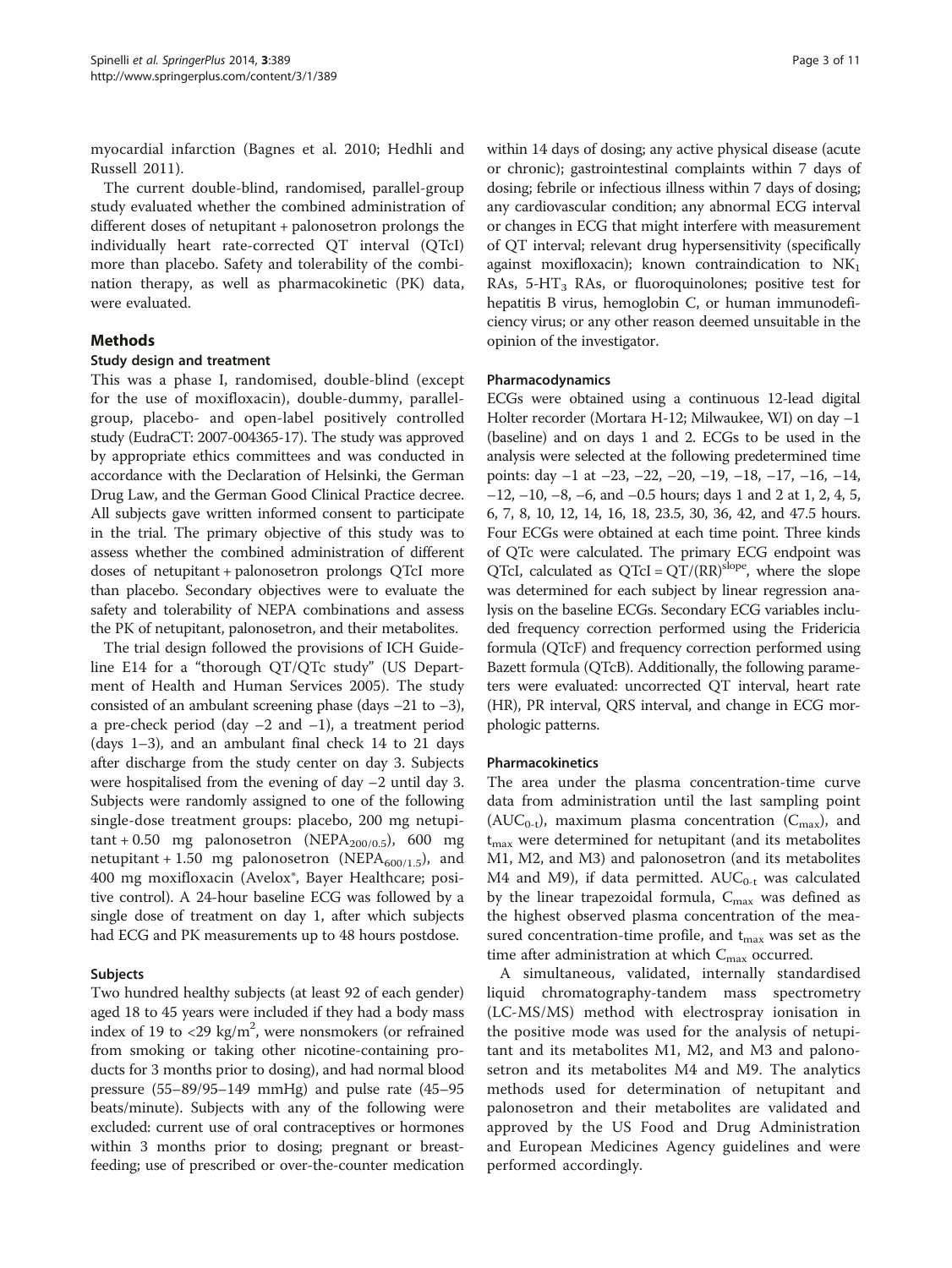#### Safety and tolerability parameters

Safety and tolerability parameters included physical examination, vital signs, body temperature, body weight, ECG recording, and laboratory examinations (clinical chemistry, haematology, urinalysis, serology, drug screen and alcohol breath test, and pregnancy test). AEs were ascertained and rated by the investigators. Overall tolerability was assessed by the investigator at the end of the study.

#### Statistics methods

Biometric and PK evaluation were carried out using SAS® (Version 9.1). Descriptive statistics were used to summarise demographic data and ECG variables at each time point. For the QTc analysis, 2-sided 90% confidence intervals (CIs) based on the intersection–union test were calculated for each matched time (time-matched analysis). If the upper limit of the 2-sided 90% CI for the study treatment versus placebo did not exceed 10 milliseconds (ms) at any time point, it was concluded that this dose did not prolong the QTc interval to a clinically significant degree. To establish assay sensitivity, at least 1 time point with a mean difference of moxifloxacin and placebo >5 ms had to be observed.

In addition to the time-matched analysis, the timeaveraged analysis was calculated. For each subject and for the ECG parameters QTc (I, B, F), HR, PR, QRS, and QT, the mean of all baseline ECGs was calculated as the time-averaged baseline value, and the mean of all postdose ECGs was calculated as the time-averaged postdose value. The time-averaged change from baseline was calculated from both values. The placebo-corrected time-averaged change from baseline was calculated by subtracting the mean placebo baseline-corrected values from the mean time-averaged change from baseline of the other treatment groups.

The PK/pharmacodynamics (PD) analysis explored the relationship between the placebo-adjusted QTcI change from baseline and plasma concentrations of netupitant and palonosetron. A linear mixed-effects modeling approach was adopted in which this PK/PD relationship was a fixed effect with subject included as a random effect  $(\Delta \Delta Q)$ cI =  $\alpha + \beta *$  [plasma concentration] + γ \* [subject effect]). This model was used to estimate the population slope and the standard error (SE) of the slope. A linear relationship was declared if the p-value of the slope was <0.05. The mean maximum effect ( $C_{\text{max}}$  \* β) and the upper 1-sided 95% CI ( $C_{\text{max}}$  \* β + [1.65 \* SE β \*  $C_{\text{max}}$ ) were calculated.

A sample size of 50 subjects per group was expected to provide at least 80% power to show for the comparison of netupitant/palonosetron to placebo that the upper limit of the 90% CI falls below 10 ms. The sample size was calculated based on an assumed standard deviation

of 11 ms. The true difference between time-matched changes from baseline QTcI of netupitant/palonosetron and placebo groups was selected as 3 ms.

## Results

#### Disposition and baseline characteristics

Two hundred subjects (106 males and 94 females) were enrolled in the study. Five women withdrew consent and discontinued the study. Three of them withdrew their consent before treatment administration and were therefore not included in any analysis. One subject in the  $NEPA_{200/2}$  $_{0.5}$  group did not show netupitant plasma levels and was therefore excluded from the PD analyses. One hundred ninety-five subjects completed the study. The baseline characteristics of the study population were comparable between treatment groups and are shown in Table [1](#page-4-0).

#### Pharmacodynamics

One hundred ninety-six subjects were included in the PD analyses. Because heart rate inversely affects QT duration, the assessment of cardiac repolarisation was based on QTcI. The QTcI mean time-averaged placebocorrected change from baseline for  $NEPA<sub>200/0.5</sub>$  and NEP $A_{600/1.5}$  was +4.7 and +3.6 ms, respectively (Table [2](#page-4-0)). For QTcB, values were  $-0.9$  and  $-0.5$  ms for NEPA<sub>200/0.5</sub> and NEP $A_{600/1.5}$  groups, respectively. For the time-averaged analysis, the mean placebo-corrected change from baseline for heart rate was similar for the  $NEPA_{200/0.5}$ and NEPA $_{600/1.5}$  groups (-3.3 and -3.0 bpm, respectively; Table [2\)](#page-4-0). Mean placebo-corrected change from baseline for PR and QRS durations was similar for the  $NEPA_{200/0.5}$ (PR:  $-0.4$  ms; QRS: 1.0 ms) and NEPA $_{600/1.5}$  (PR: 0.2 ms; QRS: 0.5 ms) groups, and was not considered clinically relevant (Table [2](#page-4-0)).

These data showed no signs for an effect of different doses of netupitant + palonosetron on QTc (Table [2\)](#page-4-0). In the moxifloxacin-treated group, the placebo-corrected mean change from baseline for QTcI and QTcB values was +8.4 and +8.5 ms, respectively (expected 5–10 ms), indicating assay sensitivity was reached (Table [2\)](#page-4-0). In the placebo group the QTcI and QTcB mean changes from baseline were  $-2.1$  and  $-3.0$  ms, respectively, showing that background QTc was controlled (Table [2](#page-4-0)).

A time-matched analysis was conducted as recommended by ICH E14 with placebo- and baseline-corrected QTcI data for NEPA and moxifloxacin dose groups. The analysis for QTcI revealed that the moxifloxacin group met the assay sensitivity criteria with 12 time points above a mean of 5 ms (Table [3,](#page-5-0) Figure [1](#page-7-0)a). Results showed that the NEPA groups did not exceed the upper CI of 10 ms at any of the time points (Table [3,](#page-5-0) Figure [1](#page-7-0)a). Therefore, the combination of different doses of netupitant and palonosetron did not prolong the QTc interval to a clinically significant degree.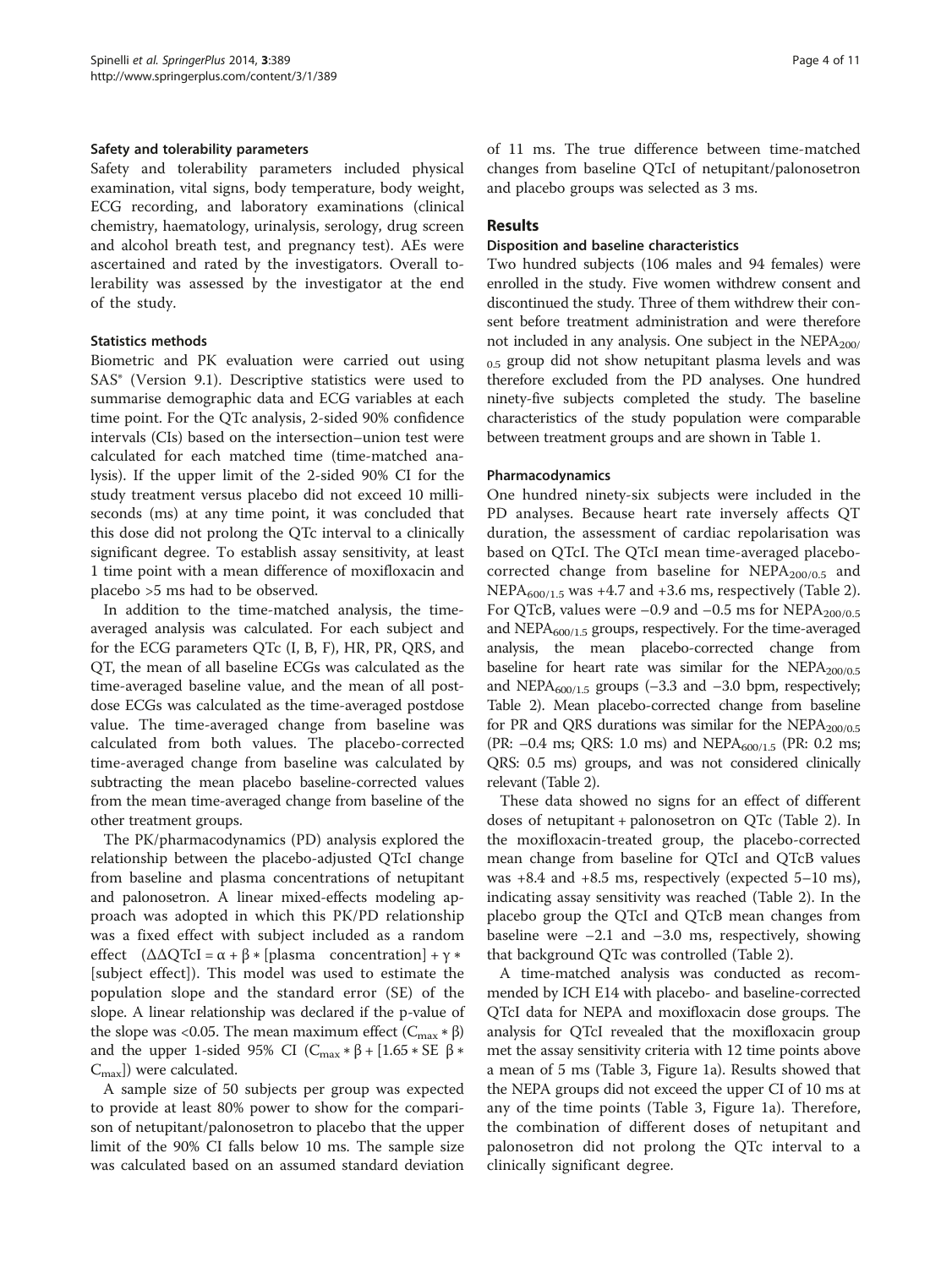|                        | Placebo $(N = 50)$ | $NEPA200/0.5$ (N = 49) | $NEPA_{600/1.5}$ (N = 49) | Moxifloxacin ( $N = 49$ ) |
|------------------------|--------------------|------------------------|---------------------------|---------------------------|
| Age, years             |                    |                        |                           |                           |
| Mean (SD)              | 34.7 (7.12)        | 33.6 (6.86)            | 32.8 (8.36)               | 34.7 (7.98)               |
| Min-max                | $19 - 45$          | $21 - 44$              | $19 - 45$                 | $19 - 45$                 |
| Gender, n (%)          |                    |                        |                           |                           |
| Male                   | 26(52)             | 27(55)                 | 27(55)                    | 26(53)                    |
| Female                 | 24 (48)            | 22(45)                 | 22(45)                    | 23(47)                    |
| BMI, kg/m <sup>2</sup> |                    |                        |                           |                           |
| Mean (SD)              | 24.45 (2.486)      | 24.27 (2.608)          | 24.51 (2.516)             | 24.89 (2.674)             |
| Min-max                | 19.0-28.9          | $19.2 - 28.5$          | 19.4-28.9                 | 19.4-29.0                 |

#### <span id="page-4-0"></span>Table 1 Baseline characteristics

BMI, body mass index; SD, standard deviation.

NEPA<sub>200/0.5</sub>: 200 mg netupitant (50 mg + 150 mg) + 0.50 mg palonosetron (1 × 0.50 mg).

NEPA<sub>600/1.5</sub>: 600 mg netupitant (4 × 150 mg) + 1.50 mg palonosetron (3 × 0.50 mg). Percentages are based on N.

No significant gender effect was observed. Morphologic changes were not considered clinically significant in any dose group and there were no imbalances in the  $NEPA<sub>200/0.5</sub>$  and  $NEPA<sub>600/1.5</sub>$  groups.

#### Pharmacokinetics

PK parameters were assessed for netupitant and its metabolites M1, M2, and M3 and palonosetron and its metabolites M9 and M4.

A dose-proportional increase of the geometric mean AUC<sub>0-t</sub> was observed for netupitant (4079 h \*  $\mu$ g/L at 200 mg to 12213 h  $* \mu g/L$  at 600 mg) and palonosetron (22641 h  $*$  ng/L at 0.5 mg to 67918 h  $*$  ng/L at 1.5 mg). Similarly,  $C_{\text{max}}$  increased with dose for both netupitant (219  $\mu$ g/L to 648  $\mu$ g/L) and palonosetron (822 ng/L to 2588 ng/L; Table [4\)](#page-7-0). The intersubject PK variability was higher for netupitant than for palonosetron. The

|  |  |  | Table 2 Time-averaged analysis: mean changes from baseline |  |  |
|--|--|--|------------------------------------------------------------|--|--|
|--|--|--|------------------------------------------------------------|--|--|

intersubject variability of netupitant for  $AUC_{0-t}$  and  $C_{\text{max}}$ was 42% and 48% at 200 mg, and 47% and 56% at 600 mg. For palonosetron, the intersubject variability for  $AUC_{0-t}$  and  $C_{\text{max}}$  varied from 20% to 29%. The pharmacokinetics of netupitant and palonosetron, including their metabolites, confirm that the ECG time points were adequately chosen, since the  $C_{\text{max}}$  of all analytes lie within the ECG measurement time points.

#### Pharmacodynamics/pharmacokinetics relationship

The relationship between placebo- and baseline-corrected QTcI duration and plasma concentration from paired samples taken in both dose groups for netupitant (Figure [1](#page-7-0)b) and palonosetron (Figure [1c](#page-7-0)) was evaluated. There were no indications that exposure to netupitant or palonosetron (parent or M1, M2, or M3 metabolites for netupitant; M9 or M4 metabolite for palonosetron) induced changes in

|           |           | Placebo $(N = 50)$         |                            | $NEPA200/0.5$ (N = 48)                       |                            | $NEPA600/1.5$ (N = 49)                       | Moxifloxacin $(N = 49)$    |                                              |
|-----------|-----------|----------------------------|----------------------------|----------------------------------------------|----------------------------|----------------------------------------------|----------------------------|----------------------------------------------|
| Endpoint  | Parameter | Change<br>from<br>baseline | Change<br>from<br>baseline | Placebo-corrected<br>change from<br>baseline | Change<br>from<br>baseline | Placebo-corrected<br>change from<br>baseline | Change<br>from<br>baseline | Placebo-corrected<br>change from<br>baseline |
| Primary   | QTcl, ms  | $-2.1$                     | 2.6                        | 4.7                                          | 1.5                        | 3.6                                          | 6.3                        | 8.4                                          |
|           | (Min;max) | $(-8.3; 4.8)$              | $(-5.8; 30.6)$             |                                              | $(-7.3; 14.3)$             |                                              | $(-2.6; 15.3)$             |                                              |
| Secondary | HR, bpm   | $-0.7$                     | $-4.0$                     | $-3.3$                                       | $-3.7$                     | $-3.0$                                       | $-0.4$                     | 0.3                                          |
|           | PR, ms    | 1.1                        | 0.7                        | $-0.4$                                       | 1.3                        | 0.2                                          | $-0.2$                     | $-1.3$                                       |
|           | ORS, ms   | $-0.3$                     | 0.7                        | 1.0                                          | 0.2                        | 0.5                                          | 0.0                        | 0.3                                          |
|           | QT, ms    | $-0.4$                     | 9.3                        | 9.7                                          | 8.6                        | 9.0                                          | 6.9                        | 7.3                                          |
|           | QTcF, ms  | $-2.1$                     | 0.5                        | 2.6                                          | 0.5                        | 2.6                                          | 6.0                        | 8.1                                          |
|           | QTcB, ms  | $-3.0$                     | $-3.9$                     | $-0.9$                                       | $-3.5$                     | $-0.5$                                       | 5.5                        | 8.5                                          |

bpm, beats per minute; min, minimum; max, maximum; HR, heart rate; ms, milliseconds; QTcB, Bazett correction; QTcF, Fridericia correction; QTcI, individually heart rate-corrected QT interval.

NEPA<sub>200/0.5</sub>: 200 mg netupitant (50 mg + 150 mg) + 0.50 mg palonosetron (1 × 0.50 mg).

NEPA  $_{600/1.5}$ : 600 mg netupitant (4 × 150 mg) + 1.50 mg palonosetron (3 × 0.50 mg).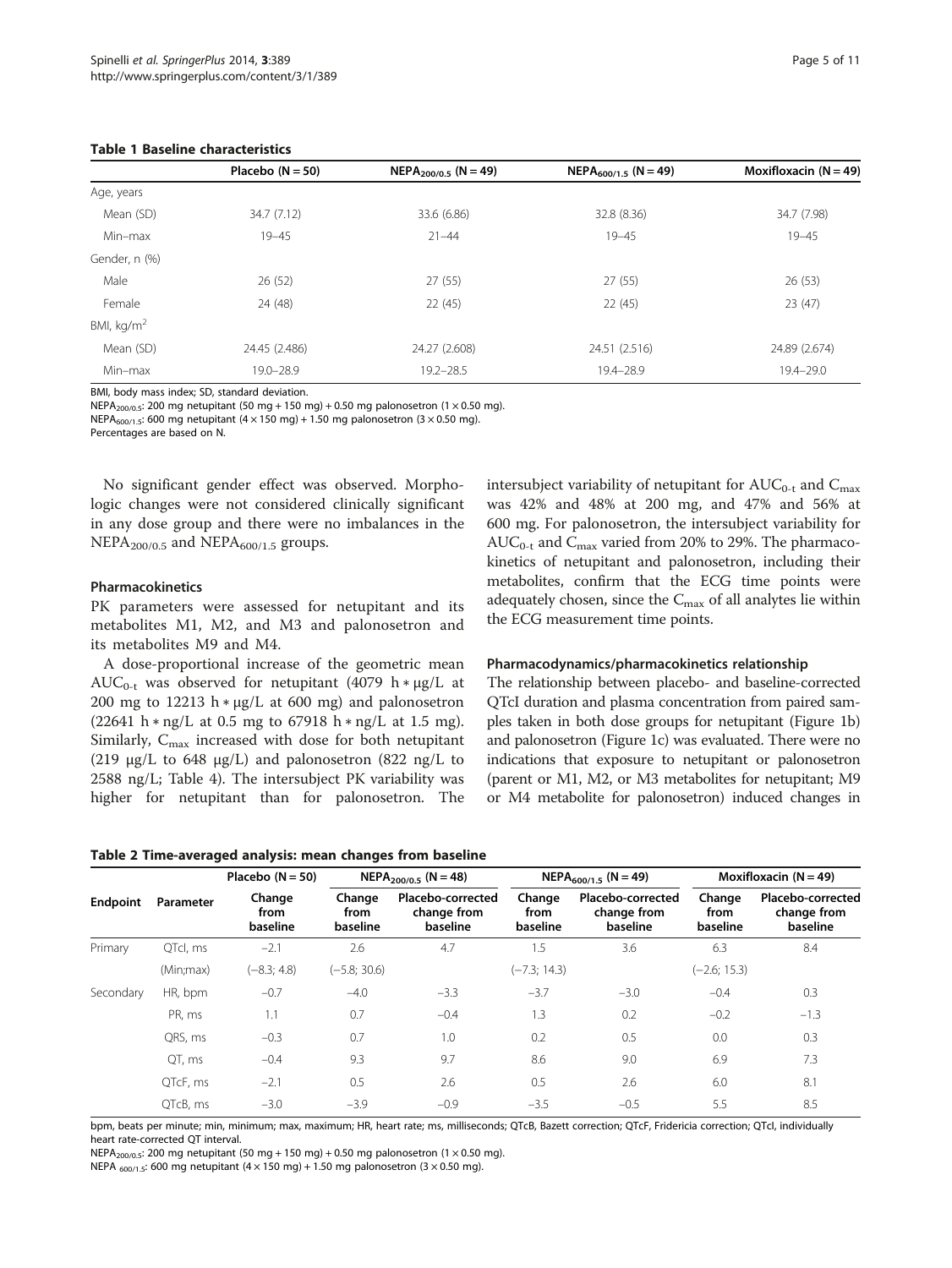| Time, h        | $\mathsf{NEPA}_{200/0.5}$          |                          |                                    | $\mathsf{NEPA}_{600/1.5}$ | Moxifloxacin          |                          |  |
|----------------|------------------------------------|--------------------------|------------------------------------|---------------------------|-----------------------|--------------------------|--|
|                | $\ensuremath{\mathsf{Estimate}}^1$ | Upper bound <sup>2</sup> | $\ensuremath{\mathsf{Estimate}}^1$ | Upper bound <sup>2</sup>  | Estimate <sup>1</sup> | Upper bound <sup>2</sup> |  |
|                | 3.2                                | $5.2\,$                  | 3.5                                | 5.3                       | 12.2                  | 15.1                     |  |
| $\overline{2}$ | 3.8                                | 5.9                      | 1.0                                | 2.8                       | 12.7                  | 15.6                     |  |
| $\overline{4}$ | 5.5                                | 7.6                      | 1.7                                | 3.5                       | 13.7                  | 16.6                     |  |
| 5              | 4.8                                | 6.9                      | 2.5                                | 4.3                       | 12.2                  | 15.1                     |  |
| 6              | 3.5                                | 5.6                      | 4.3                                | 6.1                       | 9.7                   | 12.6                     |  |
| $\overline{7}$ | 4.5                                | 6.5                      | 4.1                                | 5.9                       | 10.5                  | 13.4                     |  |
| 8              | 5.3                                | 7.4                      | 4.3                                | 6.1                       | 9.6                   | 12.6                     |  |
| 10             | 6.1                                | 8.1                      | 5.2                                | 7.0                       | 10.8                  | 13.7                     |  |
| 12             | 5.7                                | 7.8                      | 3.6                                | 5.4                       | 9.2                   | 12.1                     |  |
| 14             | 6.7                                | 8.7                      | 4.9                                | 6.7                       | 7.5                   | 10.4                     |  |
| 16             | 5.5                                | 7.6                      | 7.0                                | 8.8                       | 8.0                   | 10.9                     |  |
| 18             | 6.0                                | 8.1                      | 5.3                                | 7.1                       | 7.1                   | 10.0                     |  |
| 23.5           | 1.7                                | 3.7                      | 3.3                                | 5.1                       | 4.7                   | 7.6                      |  |
| 30             | 4.9                                | 7.0                      | 4.4                                | 6.2                       | 5.2                   | 8.1                      |  |
| 36             | 3.9                                | $6.0\,$                  | 3.2                                | 5.0                       | 3.8                   | 6.7                      |  |
| 42             | 4.3                                | 6.4                      | 0.8                                | 2.6                       | 3.0                   | 5.9                      |  |
| 47.5           | 1.8                                | 3.8                      | 0.6                                | 2.4                       | 2.3                   | 5.3                      |  |
| Time average   | 4.6                                | 5.7                      | 3.4                                | 4.5                       | 8.4                   | 9.5                      |  |

<span id="page-5-0"></span>Table 3 Time-matched analysis: placebo and baseline corrected QTcI data for NEPA and moxifloxacin dose groups

ANOVA, analysis of variance; QTcI, individually heart rate-corrected QT interval.

NEPA<sub>200/0.5</sub>: 200 mg netupitant (50 mg + 150 mg) + 0.50 mg palonosetron (1 × 0.50 mg).

NEPA<sub>600/1.5</sub>: 600 mg netupitant (4 × 150 mg) + 1.50 mg palonosetron (3 × 0.50 mg).

<sup>1</sup>Mixed-model ANOVA is fit for placebo-corrected change from baseline and includes terms for treatment, gender, time, and a time-by-treatment interaction. <sup>2</sup>Upper bound, upper 1-sided 95% ANOVA model-based confidence limit.

QTc parameters. All estimated slopes were close to 0 and no upper CI approached 10 ms.

#### Safety and tolerability

During the study, a total of 60 AEs were reported by 49 subjects. AEs were reported for 12 (24.0%) subjects in the placebo, 10 (20.4%) in the NEPA<sub>200/0.5</sub>, 17 (34.7%) in the NEPA $_{600/1.5}$ , and 10 (20.4%) in the moxifloxacin groups. Possibly or probably treatment-related AEs (TRAEs) were reported for 9 (18.0%) placebo subjects and 8 (16.3%), 10 (20.4%), and 8 (16.3%) subjects in the NEPA<sub>200/0.5</sub>,  $NEPA<sub>600/1.5</sub>$ , and moxifloxacin groups, respectively (Table [5\)](#page-8-0). The incidence of TRAEs in the  $NEPA_{200/0.5}$ group was comparable to that of the placebo and moxifloxacin groups, although the frequency of TRAEs was slightly higher with NEPA $_{600/1.5}$ . With NEPA $_{200/0.5}$  treatment, most commonly reported TRAEs were constipation (3 subjects), followed by upper abdominal pain (2 subjects), and headache (2 subjects). In the NEPA $_{600/1.5}$ group, headache (5 subjects) was most commonly reported, followed by constipation (2 subjects). Subjects treated with moxifloxacin reported mainly dizziness (3 subjects) and headache (2 subjects).

No deaths occurred during the study. One subject had a serious AE (injury) caused by a staircase accident and

recovered by the end of the study. The investigator assessed the event as unlikely related to study drug. No clinically significant laboratory changes were observed and there were no AEs associated with laboratory changes. No abnormalities were detected in vital signs or ECG. The overall tolerability was assessed as good in 193 subjects and as satisfactory in 4 subjects.

# **Discussion**

NEPA is an oral fixed-dose combination of netupitant 300 mg and palonosetron 0.5 mg targeting dual antiemetic pathways mediated by serotonin and substance P with a single administration on the day of chemotherapy. Since the incidence of cancer patients with cardiovascular-related diseases is growing, especially in the elderly population, the cardiac safety profile of drugs used for supportive care should be investigated.

As recommended by international antiemetic guidelines, especially in patients undergoing highly emetogenic chemotherapy, an  $NK_1$  RA, a 5-HT<sub>3</sub> RA, and a corticosteroid are commonly coadministered to prevent CINV (Basch et al. [2011](#page-9-0); Gralla et al. [2013;](#page-10-0) Roila et al. [2010](#page-10-0); National Comprehensive Cancer Network [2013\)](#page-10-0). Aprepitant and its prodrug fosaprepitant are the only  $NK_1$  RAs currently available and used in clinical practice. A recent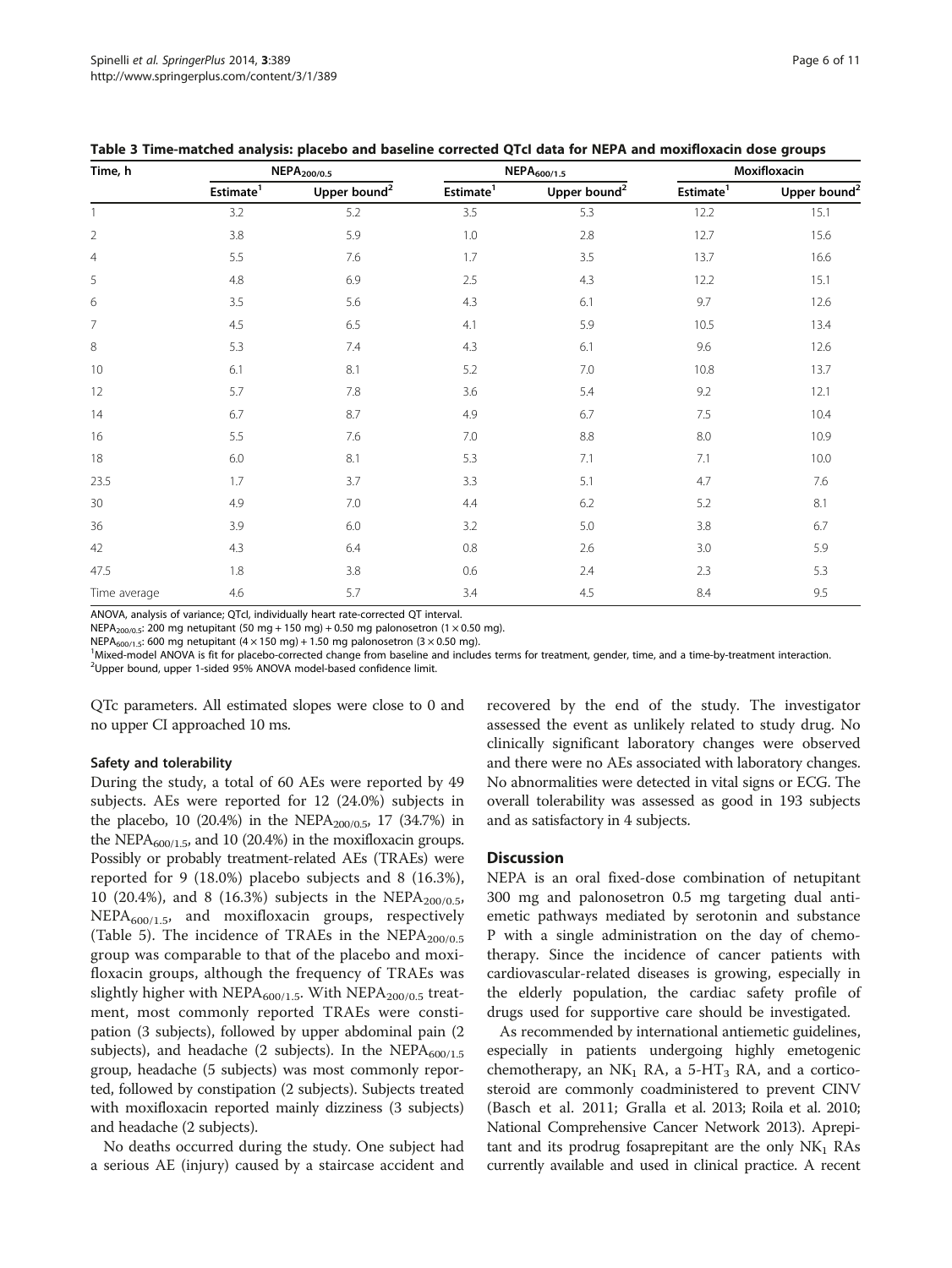**Estimate of the slope of the relationship between plasma concentration of netupitant and the predicted QTc change at Cmax**

| QT<br>Parameter | Slope of<br>Plasma<br>Concentration | Standard<br>Error<br>Plasma<br>Concentration | p-value | Predicted<br>QTc<br>at Average<br>$C_{\text{max}}$<br>532 µg/L | One-sided<br>Upper 95%<br>Confidence<br>Bound of<br><b>Predicted QTc</b> | Overall<br>Model<br>Fit |  |
|-----------------|-------------------------------------|----------------------------------------------|---------|----------------------------------------------------------------|--------------------------------------------------------------------------|-------------------------|--|
| QTcl            | 0.0013                              | 0.0009                                       | 0.1267  | 4.3405                                                         | 5.1975                                                                   | < 0.0001                |  |



**Palonosetron Plasma Concentration (ng/L)**

**Estimate of the slope of the relationship between plasma concentration of palonosetron and the predicted QTc change at Cmax**

|                                            | QT<br>Parameter | Slope of<br>Plasma<br>Concentration | <b>Standard</b><br>Error<br>Plasma<br>Concentration | p-value | Predicted<br>QTc<br>at Average<br>c.<br>max<br>1746.8 na/L | One-sided<br>Upper 95%<br>Confidence<br>Bound of<br><b>Predicted QTc</b> | Overall<br>Model<br>Fit |
|--------------------------------------------|-----------------|-------------------------------------|-----------------------------------------------------|---------|------------------------------------------------------------|--------------------------------------------------------------------------|-------------------------|
|                                            | QTcl            | 0.0004                              | 0.0003                                              | 0.2056  | 4.2393                                                     | 5.0716                                                                   | < 0001                  |
| <b>Figure 1</b> (See legend on next page.) |                 |                                     |                                                     |         |                                                            |                                                                          |                         |



**c**

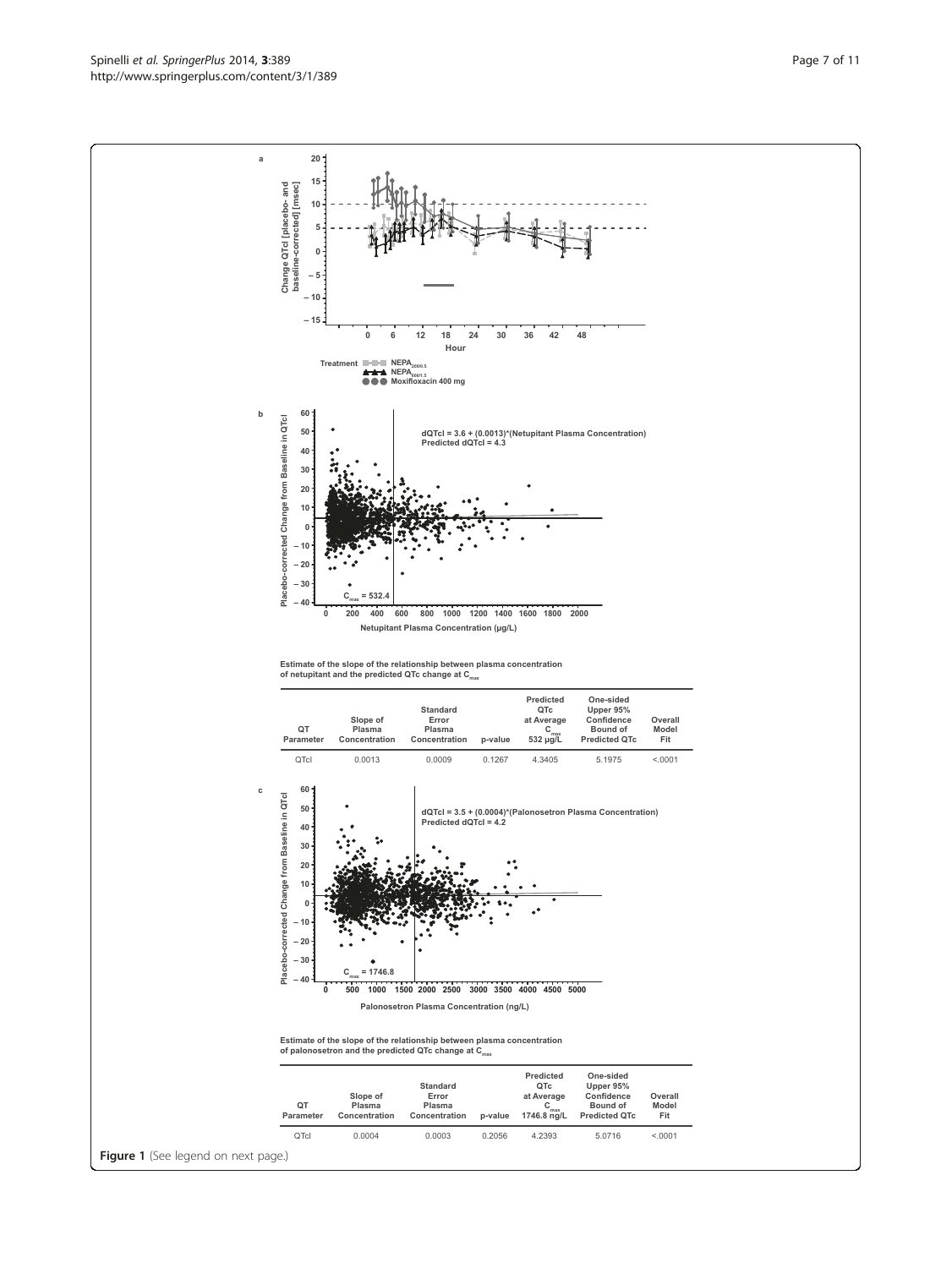#### <span id="page-7-0"></span>(See figure on previous page.)

Figure 1 Placebo- and baseline-corrected change in QTcI. (a) Placebo- and baseline-corrected change in QTcI for each time point in each treatment group. (b) Pharmacokinetic/pharmacodynamics relationship: placebo- and baseline-corrected change in QTcI versus netupitant plasma concentrations and (c) versus palonosetron plasma concentrations.

study investigating the cardiovascular safety of 200 mg fosaprepitant reported no clinically relevant effect on QTc interval at any time after infusion (including aprepitant  $t_{\text{max}}$ ) (Marbury et al. [2009;](#page-10-0) Emend (aprepitant) Prescribing Information [2006\)](#page-9-0). The cardiovascular safety of another  $NK_1$  RA whose development was recently interrupted, casopitant, was evaluated and similarly showed no evidence of QTc prolongation after a 3-day oral regimen (Johnson et al. [2010](#page-10-0)).

Although  $5-HT<sub>3</sub>$  RAs such as dolasetron, ondansetron, and granisetron are perceived as safe by the medical community, cardiovascular issues have been reported. Ondansetron 4 mg has been associated with a statistically significant increased prolongation of QTc at various time points following administration in healthy subjects or surgical patients without additional risk factors for QTc prolongation (Charbit et al. [2005](#page-9-0), [2008](#page-9-0); Benedict et al. [1996;](#page-9-0) Zofran (ondansetron hydrochloride) Prescribing Information [2011](#page-10-0)). Although an adequate QT assessment was not conducted, QT prolongation has been associated with the use of granisetron, as shown in a study

by Alidoosti et al. reporting prolongation of PR and QTc, and a decrease in HR in cancer patients (Alidoosti et al. [2009;](#page-9-0) Kytril (granisetron hydrochloride) Prescribing Information [2011](#page-10-0)). Dolasetron treatment resulted in doserelated increases in HR, PR intervals, and QRS intervals and a statistically significant increase in QTc interval (Benedict et al. [1996\)](#page-9-0). Based on clinical evidence, dolasetron and the highest dose of ondansetron (32 mg) are no longer indicated for CINV prevention due to cardiovascular safety concerns. Contrary to these findings, recent studies, including a formal ICH E14 thorough QT trial, have reported that palonosetron does not prolong the QT interval and does not cause any significant acute change in repolarisation (QTc, corrected QT dispersion [QTcd]) or transmural dispersion indices (TpTe, TpTed, and TpTe/QT) (Dogan et al. [2012;](#page-9-0) Gonullu et al. [2012](#page-9-0); Morganroth et al. [2007\)](#page-10-0). The thorough QT/QTc (ICH E14) study in healthy subjects also demonstrated that palonosetron has no effect on the QT interval (QT/QTc) over the 0.25- to 2.25-mg range of exposure (Morganroth et al. [2007](#page-10-0); Aloxi (palonosetron hydrochloride) Prescribing

Table 4 Descriptive statistics of PK parameters for netupitant and palonosetron

| Netupitant              | $AUC_{0-t}$ (h $* \mu g/L$ ) Geo. Mean (Geo. SD) | $C_{\text{max}}$ (µg/L) Geo. Mean (Geo. SD) | t <sub>max</sub> (h) Geo. Mean (Geo. SD) |
|-------------------------|--------------------------------------------------|---------------------------------------------|------------------------------------------|
| NEPA <sub>200/0.5</sub> |                                                  |                                             |                                          |
| Parent                  | 4079 (1.712)                                     | 218.7 (1.833)                               | 5.218 (1.589)                            |
| M1                      | 832.5 (1.719)                                    | 23.55 (1.594)                               | 14.54 (1.668)                            |
| M <sub>2</sub>          | 827.3 (1.722)                                    | 96.94 (1.842)                               | 3.580 (1.342)                            |
| M3                      | 1348 (1.642)                                     | 46.73 (1.559)                               | 10.70 (1.490)                            |
| NEPA <sub>600/15</sub>  |                                                  |                                             |                                          |
| Parent                  | 12213 (1.925)                                    | 647.7 (2.205)                               | 6.104(1.474)                             |
| M1                      | 2007 (1.766)                                     | 53.71 (1.763)                               | 17.82 (1.948)                            |
| M <sub>2</sub>          | 2155 (1.908)                                     | 227.8 (2.024)                               | 4.131 (1.208)                            |
| M <sup>3</sup>          | 2981 (1.707)                                     | 101.5 (1.822)                               | 11.51 (1.555)                            |
| Palonosetron            | $AUC_{0-t}$ (h $*$ ng/L) Geo. Mean (Geo. SD)     | C <sub>max</sub> (ng/L) Geo. Mean (Geo. SD) | t <sub>max</sub> (h) Geo. Mean (Geo. SD) |
| NEPA <sub>200/05</sub>  |                                                  |                                             |                                          |
| Parent                  | 22641 (1.241)                                    | 821.6 (1.277)                               | 5.464 (1.437)                            |
| M4                      | 541.7 (2.916)                                    | 72.72 (1.379)                               | 3.675 (1.764)                            |
| M9                      | 416.2 (2.158)                                    | 105.0 (1.383)                               | 1.746 (1.348)                            |
| NEPA <sub>600/1.5</sub> |                                                  |                                             |                                          |
| Parent                  | 67918 (1.210)                                    | 2588 (1.239)                                | 4.229 (1.693)                            |
| M4                      | 5571 (1.348)                                     | 231.0 (1.330)                               | 3.388 (1.734)                            |
| M9                      | 3973 (1.468)                                     | 348.9 (1.313)                               | 1.781 (1.535)                            |

 $AUC_{0-v}$  area under the plasma concentration-time curve data from administration until the last sampling point; C<sub>max</sub>, maximum plasma concentration; Geo., geometric; PK, pharmacokinetic; SD, standard deviation;  $t_{\text{max}}$  time to  $C_{\text{max}}$ 

NEPA<sub>200/0.5</sub>: 200 mg netupitant (50 mg + 150 mg) + 0.50 mg palonosetron (1 × 0.50 mg).

NEPA<sub>600/1.5</sub>: 600 mg netupitant (4 × 150 mg) + 1.50 mg palonosetron (3 × 0.50 mg).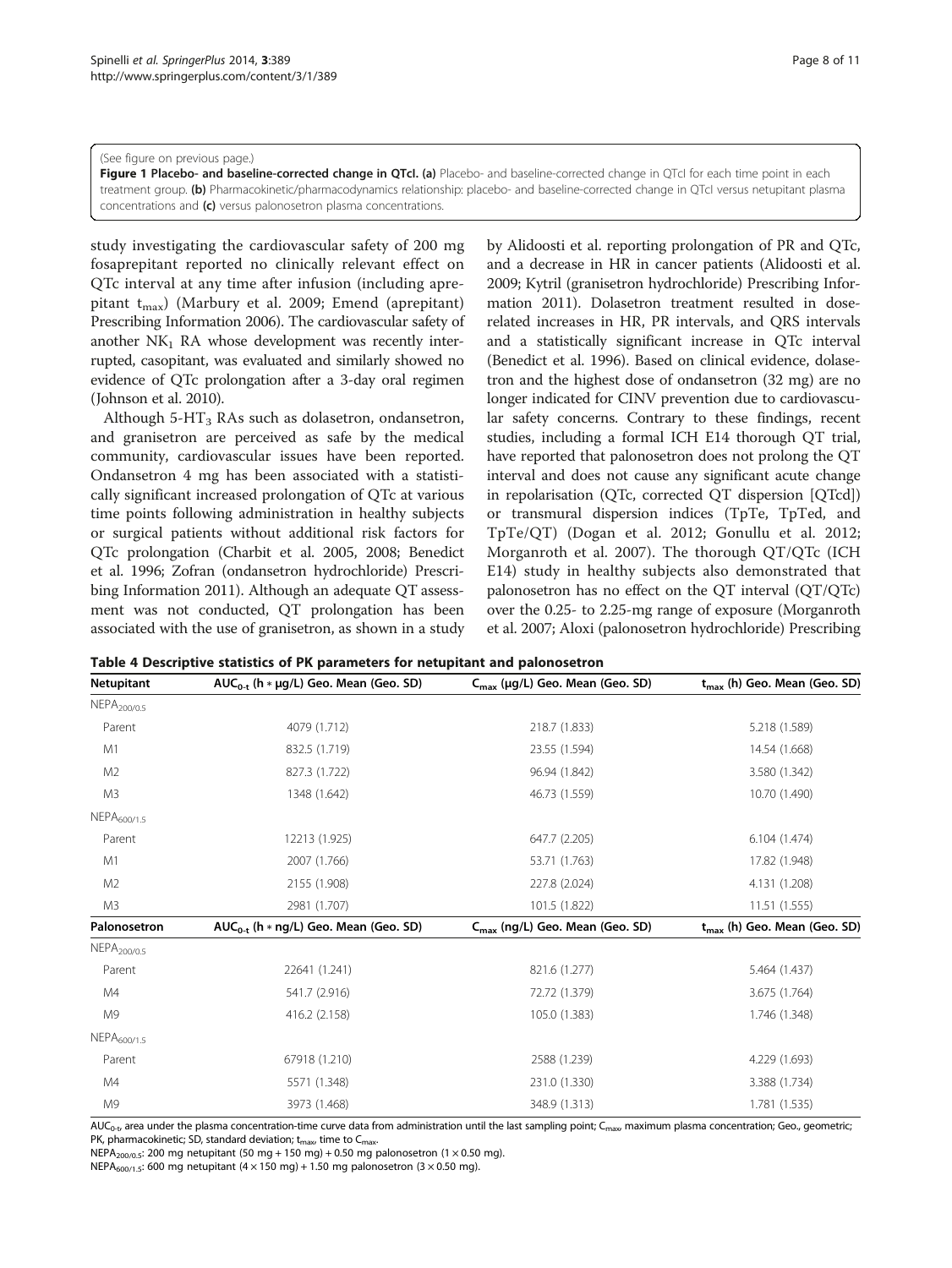<span id="page-8-0"></span>

| Table 5 Possibly or probably drug-related adverse events |  |  |
|----------------------------------------------------------|--|--|
|----------------------------------------------------------|--|--|

| Adverse event                                        | Placebo      | <b>NEPA<sub>200/0.5</sub></b> | $NEPA_{600/1.5}$ | Moxifloxacin |
|------------------------------------------------------|--------------|-------------------------------|------------------|--------------|
| Number of subjects (%)                               | $(N = 50)$   | $(N = 49)$                    | $(N = 49)$       | $(N = 49)$   |
| Cardiac disorders                                    |              |                               |                  |              |
| Palpitations                                         | $\mathbf 0$  | $\mathbf 0$                   | 1(2.0)           | $\mathbf 0$  |
| Gastrointestinal disorders                           |              |                               |                  |              |
| Abdominal pain upper                                 | $\mathbf 0$  | 2(4.1)                        | $\mathbf{0}$     | 0            |
| Constipation                                         | $\mathbf{0}$ | 3(6.1)                        | 2(4.1)           | $\Omega$     |
| Dry mouth                                            | 1(2.0)       | $\mathbf 0$                   | $\overline{0}$   | $\Omega$     |
| Dyspepsia                                            | 1(2.0)       | 0                             | $\mathbf 0$      | 0            |
| Flatulence                                           | 1(2.0)       | 0                             | $\mathbf{0}$     | $\Omega$     |
| Nausea                                               | $\mathbf{O}$ | 0                             | 0                | 1(2.0)       |
| General disorders and administration-site conditions |              |                               |                  |              |
| Fatigue                                              | $\mathbf 0$  | 1(2.0)                        | $\mathbf 0$      | 1(2.0)       |
| Thirst                                               | $\mathbf{0}$ | $\mathbf 0$                   | $\mathbf 0$      | 1(2.0)       |
| Musculoskeletal and connective tissue disorders      |              |                               |                  |              |
| Muscle twitching                                     | 1(2.0)       | 0                             | $\mathbf 0$      | $\circ$      |
| Pain in extremity                                    | $\mathbf{0}$ | 0                             | 1(2.0)           | $\Omega$     |
| Sensation of heaviness                               | 1(2.0)       | 0                             | $\mathbf 0$      | $\mathbf{0}$ |
| Nervous system disorders                             |              |                               |                  |              |
| Dizziness                                            | 1(2.0)       | $\mathbf 0$                   | 1(2.0)           | 3(6.1)       |
| Headache                                             | 5(10.0)      | 2(4.1)                        | 5(10.2)          | 2(4.1)       |
| Somnolence                                           | $\mathbf 0$  | $\mathbf 0$                   | 1(2.0)           | $\mathbf 0$  |
| Psychiatric disorders                                |              |                               |                  |              |
| Anxiety                                              | $\mathbf 0$  | 0                             | 1(2.0)           | $\circ$      |
| Euphoric mood                                        | $\mathbf{0}$ | $\mathbf{0}$                  | 1(2.0)           | $\mathbf{0}$ |
| Total                                                | 9(18.0)      | 8(16.3)                       | 10 (20.4)        | 8(16.3)      |

NEPA<sub>200/0.5</sub>: 200 mg netupitant (50 mg + 150 mg) + 0.50 mg palonosetron (1 × 0.50 mg).

NEPA<sub>600/1.5</sub>: 600 mg netupitant (4 × 150 mg) + 1.50 mg palonosetron (3 × 0.50 mg).

Percentages are based on N.

Information [2009](#page-9-0)). Yavas et al. demonstrated no acute effects of palonosetron on heart rate or blood pressure (Yavas et al. [2012\)](#page-10-0).

This thorough ECG trial enrolled 200 healthy subjects to assess the impact of different doses of netupitant + palonosetron on cardiac repolarisation. The supratherapeutic dose of NEPA (NEPA $_{600/1.5}$ ) was used to mimic exposure in healthy subjects that may occur in the target population under the worst circumstances (eg, concomitant liver disease, presence of heart disease, taking more than the prescribed clinical dose, etc.).

The present data demonstrate that different doses of NEPA have no significant effects on QTcl, HR, PR interval duration, QRS interval duration, or cardiac morphology compared with placebo. The validity of this trial was demonstrated by the fact that the moxifloxacin-positive control group showed the expected change in QTc duration to establish assay sensitivity. The placebo group's

change from baseline was within 3.0 ms, indicating that spontaneous factors for QTc change are well controlled. A dose-proportional increase in  $AUC_{0-t}$  and  $C_{\text{max}}$  was observed for both netupitant and palonosetron. Administration of different doses of NEPA was safe and well tolerated in healthy subjects. Most commonly reported TRAEs with NEPA groups were constipation, abdominal pain, and headache. Although TRAEs were slightly more frequent with NEP $A_{600/1.5}$ , the dose combination was safe with an acceptable tolerability profile.

This trial was performed in healthy subjects (18–45 years) to eliminate variables that are known to change ECG parameters, such as concomitant drugs and diseases. This study did not assess the cardiac safety of NEPA in cancer patients. However, a phase III study testing NEPA in cancer patients (without any serious cardiovascular disease history or predisposition to cardiac conduction abnormalities) receiving chemotherapy showed that there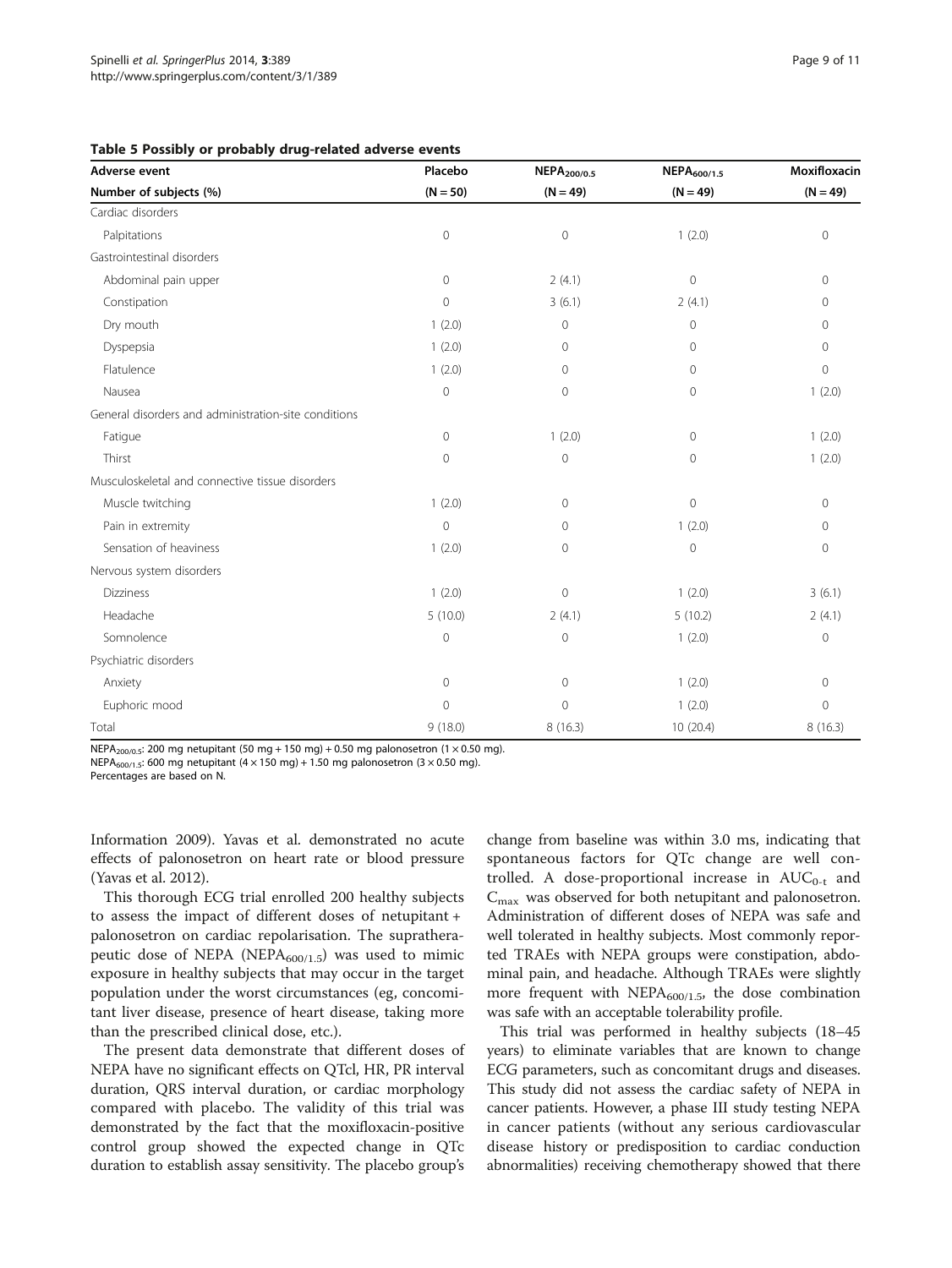<span id="page-9-0"></span>were no cardiac safety concerns for NEPA based on cardiac AEs and ECGs (Hesketh et al. [2014](#page-10-0); Aapro et al. 2014; Gralla et al. [2014\)](#page-10-0). Therefore, both in cancer patients and in healthy volunteers NEPA did not show any increased risk in cardiac safety profile.

In conclusion, in this thorough QT trial, different NEPA combinations showed no ECG effects, which should predict a lack of cardiac safety concerns in clinical practice. Treatments were well tolerated.

#### Abbreviations

5-HT: 5-hydroxytryptamine; AE: Adverse event; AUC<sub>0-t</sub>: Area under the plasma concentration-time curve from administration until the last sampling point; CINV: Chemotherapy-induced nausea and vomiting; CIs: Confidence intervals;  $C_{\text{max}}$ : Maximum plasma concentration;  $C_{\text{max}} * \beta$ : Mean maximum effect; HR: Heart rate; LC-MS/MS: Liquid chromatography-tandem mass spectrometry; NEPA: Netupitant and palonosetron; NEPA<sub>200/05</sub>: 200 mg netupitant + 0.5 mg palonosetron; NEPA<sub>600/1.5</sub>: 600 mg netupitant + 1.5 mg palonosetron; NK1: Neurokinin 1; PD: Pharmacodynamics; PK: Pharmacokinetic; QTc: Corrected QT interval; QTcB: Frequency correction performed using Bazett formula; QTcd: Corrected QT dispersion; QTcF: Frequency correction performed using Fridericia formula; QTcI: Individually heart rate-corrected QT interval; RA: Receptor antagonist; SE: Standard error; t<sub>max</sub>: Maximum plasma concentration; TRAEs: Treatment-related adverse events.

#### Competing interests

The authors have full control of all primary data and they agree to allow the journal to review their data if requested. Dr Spinelli and Dr Moresino are employees of Helsinn Healthcare SA, Lugano, Switzerland. Dr Baumann, Dr Timmer, and Dr Schultz were employees of CRS Clinical Research Services Mannheim, the CRO that conducted the study. They received a regular salary by the CRO which, in turn, has received a budget for the study conduct. None of the authors have further conflicts of interests related to the study to declare.

#### Authors' contributions

TS: conception and design of the study, acquisition of data, analysis and interpretation of data, drafting and revising of the manuscript. CM: conception and design of the study, acquisition of data, analysis and interpretation of data, drafting and revising of the manuscript. SB: conception and design of the study, acquisition of data, analysis and interpretation of data, drafting and revising of the manuscript. WT: conception and design of the study, acquisition of data, analysis and interpretation of data, drafting and revising of the manuscript. AS: conception and design of the study, acquisition of data, analysis and interpretation of data, drafting and revising of the manuscript. All authors read and approved the final manuscript.

#### Acknowledgements

The authors are indebted to Joel Morganroth, MD, from eResearch Technology, Philadelphia, Pennsylvania, USA, for his contribution to the study design, data analysis, and manuscript preparation. In addition, the authors would like to thank Silvia Olivari Tilola and Silvia Sebastiani from Helsinn Healthcare SA, Lugano, Switzerland, as well as Jennifer Vanden Burgt, pharmaceutical consultant, and Norman Nagle from EISAI, New Jersey, USA, for critically reviewing the manuscript. The trial was sponsored by Helsinn Healthcare SA, Lugano, Switzerland. Editorial and medical writing assistance was provided by Margot Eggermont, PhD, and Sandra Mendes, PhD, CMPP, both from TRM Oncology, The Hague, The Netherlands, and funded by Helsinn Healthcare SA, Lugano, Switzerland.

#### Author details

<sup>1</sup>Helsinn Healthcare SA, Via Pian Scairolo 9, 6912 Lugano/Pazzallo, Switzerland. <sup>2</sup>CRS Clinical Research Services Mannheim GmbH, Grenadierstrasse 1, 68167 Mannheim, Germany.

Received: 10 April 2014 Accepted: 17 July 2014 Published: 29 July 2014

#### References

- Aapro MS, Macciocchi A, Gridelli C (2005) Palonosetron improves prevention of chemotherapy-induced nausea and vomiting in elderly patients. J Support Oncol 3(5):369–374
- Aapro MS, Grunberg SM, Manikhas GM, Olivares G, Suarez T, Tjulandin SA, Bertoli LF, Yunus F, Morrica B, Lordick F, Macciocchi A (2006) A phase III, double-blind, randomized trial of palonosetron compared with ondansetron in preventing chemotherapy-induced nausea and vomiting following highly emetogenic chemotherapy. Ann Oncol 17(9):1441–1449
- Aapro M, Molassiotis A, Dicato M, Peláez I, Rodríguez-Lescure Á, Pastorelli D, Ma L, Burke T, Gu A, Gascon P, Roila F, PEER investigators (2012) The effect of guideline-consistent antiemetic therapy on chemotherapy-induced nausea and vomiting (CINV): the Pan European Emesis Registry (PEER). Ann Oncol 23(8):1986–1992
- Aapro M, Rugo H, Rossi G, Rizzi G, Borroni ME, Bondarenko I, Sarosiek T, Oprean C, Cardona-Huerta S, Lorusso V, Karthaus M, Schwartzberg L, Grunberg S (2014) A randomized phase III study evaluating the efficacy and safety of NEPA, a fixed-dose combination of netupitant and palonosetron, for prevention of chemotherapy-induced nausea and vomiting following moderately emetogenic chemotherapy. Ann Oncol 25(7):1328–1333
- Alidoosti A, Taslimi F, Ameri A, Sheibani KM, Miri R, Yavari P (2009) Electrocardiographic changes after granisetron administration for chemotherapy induced nausea and vomiting. Acta Medica Iranica 47(4):289–292
- Aloxi (palonosetron HCl). Prescribing Information (2009). Helsinn Healthcare SA, Lugano, Switzerland, Available online<http://www.aloxi.com/docs/pdf/PI.pdf>. Accessed 8 July 2014
- Bagnes C, Panchuk PN, Recondo G (2010) Antineoplastic chemotherapy induced QTc prolongation. Curr Drug Saf 5(1):93–96
- Basch E, Prestrud AA, Hesketh PJ, Kris MG, Feyer PC, Somerfield MR, Chesney M, Clark-Snow RA, Flaherty AM, Freundlich B, Morrow G, Rao KV, Schwartz RN, Lyman GH, American Society of Clinical Oncology (2011) Antiemetics: American Society of Clinical Oncology clinical practice guideline update. J Clin Oncol 29(31):4189–4198
- Benedict CR, Arbogast R, Martin L, Patton L, Morrill B, Hahne W (1996) Single-blind study of the effects of intravenous dolasetron mesylate versus ondansetron on electrocardiographic parameters in normal volunteers. J Cardiovasc Pharmacol 28(1):53–59
- Bloechl-Daum B, Deuson RR, Mavros P, Hansen M, Herrstedt J (2006) Delayed nausea and vomiting continue to reduce patients' quality of life after highly and moderately emetogenic chemotherapy despite antiemetic treatment. J Clin Oncol 24(27):4472–4478
- Charbit B, Albaladejo P, Funck-Brentano C, Legrand M, Samain E, Marty J (2005) Prolongation of QTc interval after postoperative nausea and vomiting treatment by droperidol or ondansetron. Anesthesiology 102(6):1094–1100
- Charbit B, Alvarez JC, Dasque E, Abe E, Démolis JL, Funck-Brentano C (2008) Droperidol and ondansetron-induced QT interval prolongation: a clinical drug interaction study. Anesthesiology 109(2):206–212
- Cohen L, de Moor CA, Eisenberg P, Ming EE, Hu H (2007) Chemotherapy-induced nausea and vomiting: incidence and impact on patient quality of life at community oncology settings. Support Care Cancer 15(5):497–503
- Dogan U, Yavas G, Tekinalp M, Yavas C, Ata OY, Ozdemir K (2012) Evaluation of the acute effect of palonosetron on transmural dispersion of myocardial repolarization. Eur Rev Med Pharmacol Sci 16(4):462–468
- Eisenberg P, Figueroa-Vadillo J, Zamora R, Charu V, Hajdenberg J, Cartmell A, Macciocchi A, Grunberg S, 99–04 Palonosetron Study Group (2003) Improved prevention of moderately emetogenic chemotherapy-induced nausea and vomiting with palonosetron, a pharmacologically novel 5-HT3 receptor antagonist: results of a phase III, single-dose trial versus dolasetron. Cancer 98(11):2473–2482
- Emend (aprepitant). Prescribing Information (2006). Merck & Co, Inc, Whitehouse Station, NJ, Available online [http://www.merck.com/product/usa/pi\\_circulars/](http://www.merck.com/product/usa/pi_circulars/e/emend/emend_pi.pdf) [e/emend/emend\\_pi.pdf](http://www.merck.com/product/usa/pi_circulars/e/emend/emend_pi.pdf). Accessed 8 July 2014
- Feyer P, Jordan K (2011) Update and new trends in antiemetic therapy: the continuing need for novel therapies. Ann Oncol 22(1):30–38
- Gonullu G, Demircan S, Demirag MK, Erdem D, Yucel I (2012) Electrocardiographic findings of palonosetron in cancer patients. Support Care Cancer 20(7):1435–1439, doi: 10.1007/s00520-011-1226-5
- Gralla R, Lichinitser M, Van Der Vegt S, Sleeboom H, Mezger J, Peschel C, Tonini G, Labianca R, Macciocchi A, Aapro M (2003) Palonosetron improves prevention of chemotherapy-induced nausea and vomiting following